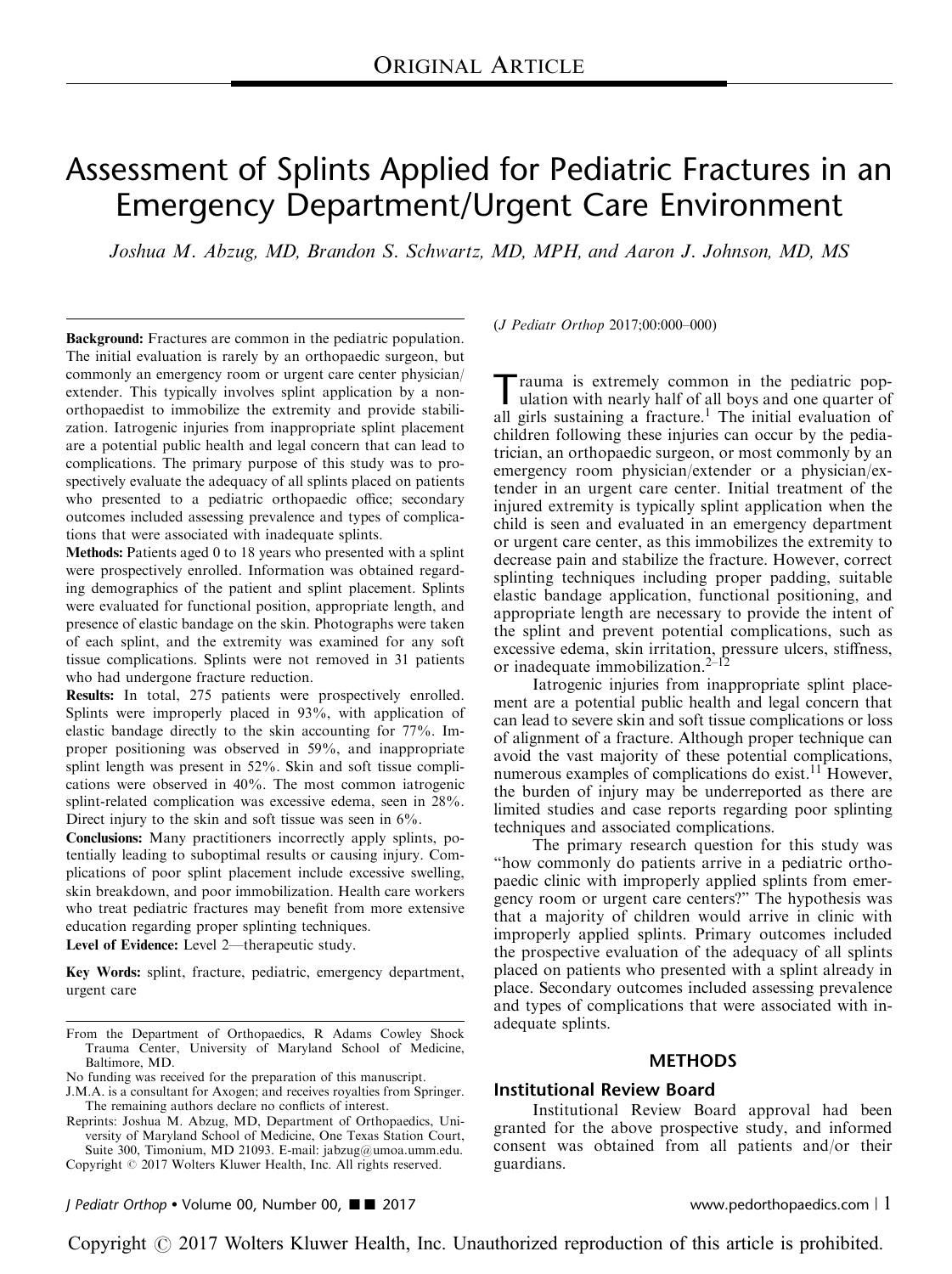# Study Subjects and Methods

All patients aged 0 to 18 years who presented to the pediatric orthopaedic practice for evaluation with a splint in place were prospectively enrolled in the study after obtaining informed consent from the appropriate party. At the time of presentation to the ambulatory pediatric orthopaedic clinic, all patients initially had a survey performed by one of the authors (B.S.S.). Patients or their care providers who could not provide answers to the questions, or were unwilling to participate, were not included in the study. In addition, patients who had casts or splints applied under the direction of the senior author (J.M.A.) were excluded as all casts or splints applied at the senior author's (J.M.A.) institution must be reviewed by the senior author. Any splint that does not meet the specifications described herein must be repeated before the patient leaving clinic or the emergency department. All patients then had photographs taken by the same author, including 2 orthogonal views of the splint. If splint removal was indicated, photographs of the underlying skin were then taken. Diagnoses were collected on all patients. Two of the authors (A.J.J. and J.M.A.) independently reviewed all photographs to determine splint adequacy and the presence or absence of underlying skin complications.

# **Demographics**

In total, 275 patients were prospectively enrolled in the study after their injury at their initial presentation to the pediatric orthopaedic clinic, including 160 males and 115 females. All patients had a splint applied by an outside emergency departments or urgent care center for initial immobilization. The average age was 8 years (range, 0 to 18 y). In total, 206 splints were applied to the upper extremity and 69 to the lower extremity. The most common fracture seen was a distal radius buckle fracture (35/275), followed by Salter-Harris I and II fractures of the distal radius (33/275). The most frequent lower extremity injury was a distal tibia fracture (31/275). Table 1 provides a complete listing of all injuries.

#### Patient Questionnaire

One of the authors (B.S.S.) administered a standardized questionnaire to all patients and their care providers present at the clinic visit. Information in the questionnaire included patient demographics, the type of splint, the type of facility where the splint was applied (ie, emergency department, urgent care center, or primary

| <b>TABLE 1. Distribution of Fractures</b> |                         |  |  |  |
|-------------------------------------------|-------------------------|--|--|--|
| <b>Fracture Location</b>                  | Number Observed [N (%)] |  |  |  |
| Distal radius buckle-type                 | 35(13)                  |  |  |  |
| Distal radius Salter-Harris I and II      | 33(12)                  |  |  |  |
| Distal tibia                              | 31(11)                  |  |  |  |
| Both-bone forearm                         | 20(7)                   |  |  |  |
| Supracondylar humerus                     | 19(7)                   |  |  |  |
| Radial neck                               | 15(5)                   |  |  |  |
| Tibial shaft                              | 7 (3)                   |  |  |  |

care physician's office), type of practitioner that placed the splint (ie, orthopaedic physician, orthopaedic resident, emergency department physician, emergency department resident, physician's assistant, nurse, nurse practitioner, cast technician, etc.), and the amount of time from splint application until the orthopaedic evaluation.

#### Assessment of Splint Adequacy

All photographs were reviewed by 2 of the authors (J.M.A. and A.J.J.). All images were independently reviewed; responses were then collated and reviewed by the third author (B.S.S.). When there was disagreement upon adequacy of splint type or position of immobilization, these were reviewed as a group a second time to reach a consensus. The authors who reviewed the splint images were provided with information regarding the diagnosed injury, and they then evaluated the photographs for the following: (1) if the appropriate splint was applied; (2) if the appropriate joint(s) were immobilized (ie, was the splint the appropriate "length"); (3) if the joint(s) were immobilized in an appropriate position of function; and (4) if any aspect of the elastic bandage was placed directly in contact with the skin. The last assessment was performed because it has been documented that patient populations, specifically pediatric patient populations, may be at risk for injuries from the elastic bandage being applied directly to the skin<sup>[11,13](#page-8-0)</sup> Bias wrap, such as Coban (3M Health Care, St Paul, MN) or cotton tubular stockinette were considered acceptable if they were in contact with the skin. A splint was considered improperly applied if any one of the above were deemed to be inappropriate. Adequacy of splint padding was not directly assessed, as the splint or cast must inherently be destroyed during its removal, and none of the authors were present for the splint or cast application. A marker of adequate padding was considered to be the assessment of skin complications (discussed below).

Although there are a variety of splinting techniques that may be considered "appropriate," for the purposes of this study the splint type was considered "appropriate" if the joint above and below the injury was immobilized. If too many or too few joints were immobilized [ie, a sugartong splint for a distal radius fracture that extended distal to the distal palmar crease, thus immobilizing the metacarpophalangeal (MCP) joints], this was considered an inappropriate length of splint, and consequently an inappropriate splint applied. $3-\frac{7}{12}$  Furthermore, specific fractures were considered on an individual basis.

The position of function was considered on an individual basis depending on which joint was immobilized.[1,3,4,6,12,14,15](#page-8-0) Buckle fractures were considered appropriately immobilized if only the wrist was immobilized in a short arm cast or splint. Ankle injuries were considered properly immobilized if either a short leg splint, tall fracture boot, or rigid postoperative shoe was applied. [Table 2](#page-2-0) summarizes the specifics of each splint type, the injuries they are used to treat, and their appropriate functional positions.

2 <sup>|</sup> www.pedorthopaedics.com Copyright <sup>r</sup> 2017 Wolters Kluwer Health, Inc. All rights reserved.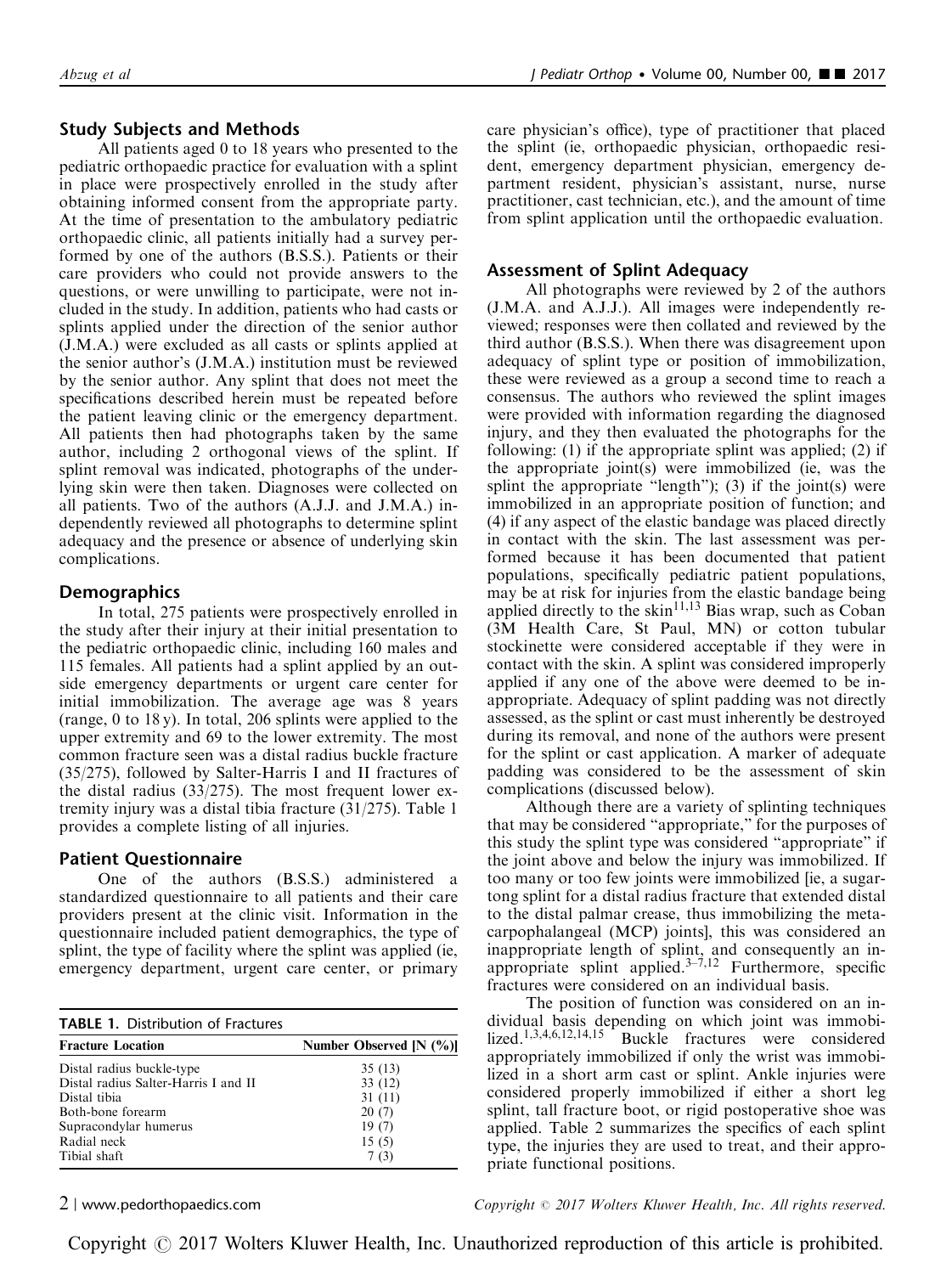| <b>Splint</b>                   | Fracture                                                                                                                     | <b>Functional Position</b>                                                                                               | Length                                                                                                                                                                                                                            |  |
|---------------------------------|------------------------------------------------------------------------------------------------------------------------------|--------------------------------------------------------------------------------------------------------------------------|-----------------------------------------------------------------------------------------------------------------------------------------------------------------------------------------------------------------------------------|--|
| Finger (volar)<br>Radial gutter | Phalangeal fractures<br>Index/middle finger metacarpal<br>fractures and phalangeal fractures                                 | IP joints in full extension<br>Wrist at 20 degrees of extension<br>MCP joints at 70 degrees of<br>flexion                | Proximal forearm to just distal to MCP joints of<br>the index and middle fingers for metacarpal<br>fractures; need to extend distally for phalangeal<br>fractures                                                                 |  |
| Ulnar gutter                    | Ring/small finger metacarpal and<br>phalangeal fractures                                                                     | Wrist at 20 degrees of extension<br>MCP joints at 70 degrees of<br>flexion<br>IP joints in full extension                | Proximal forearm to just distal to MCP joints of<br>the ring and small fingers for metacarpal<br>fractures; need to extend distally for phalangeal<br>fractures                                                                   |  |
| Thumb spica                     | Thumb metacarpal and phalangeal<br>fractures<br>Scaphoid fractures                                                           | Wrist at 20 degrees of extension<br>Thumb in MCP and IP joints in<br>full extension                                      | Proximal forearm to just distal to MCP joint of<br>thumb for metacarpal fractures; need to extend<br>distally for phalangeal fractures                                                                                            |  |
| Forearm (volar)                 | Metacarpal fractures (2nd-5th)<br>Distal radius buckle/nondisplaced<br>fractures                                             | Wrist at 20 degrees of extension<br>MCP joints at 70 degrees of<br>flexion for splints extended<br>beyond the MCP joints | Proximal forearm to just proximal to midpalmar<br>crease (patient should be able to flex MCP)<br>joints 90 degrees) for distal radius fractures;<br>extend distally to stop just distal to MCP joints<br>for metacarpal fractures |  |
| Forearm sugar-tong              | Distal radius and ulna fractures                                                                                             | Elbow at 90 degrees of flexion<br>Forearm in neutral rotation                                                            | Dorsal hand proximal to MCP joints, wrapping<br>around posterior elbow, and ending just<br>proximal to midpalmar crease (patient should<br>be able to flex MCP joints 90 degrees)                                                 |  |
| Long arm posterior              | Both-bone forearm fractures<br>Proximal radius/ulna fractures<br>Distal humerus fractures<br>Supracondylar humerus fractures | Elbow at 90 degrees of flexion<br>Forearm in neutral rotation                                                            | Posterior upper arm to ulnar border of hand<br>ending proximal to the midpalmar crease<br>(patient should be able to flex MCP joints 90)<br>degrees)                                                                              |  |
| Short leg                       | Midshaft or distal tibia/fibula fractures<br>Nondisplaced malleolar fractures<br>Tarsal/metatarsal fractures                 | Ankle at 90 degrees                                                                                                      | Posterior leg (just proximal to fibular neck) to the<br>metatarsal heads                                                                                                                                                          |  |
| Long leg                        | Proximal tibia fractures<br>Distal femur fractures                                                                           | Knee at 20 to 30 degrees of<br>flexion<br>Ankle at 90 degrees                                                            | Posterior thigh to the metatarsal heads                                                                                                                                                                                           |  |

<span id="page-2-0"></span>

| TABLE 2. Attributes of Splints Placed for Specific Fractures |
|--------------------------------------------------------------|
|--------------------------------------------------------------|

The same 2 authors (J.M.A., A.J.J.) also reviewed the images of the patient's limb after removal of the splint, when indicated. These were evaluated in the same manner as described above for the presence or absence of the following: excessive soft tissue swelling out of proportion with what would be expected for the given injury (eg, some swelling after a both-bone forearm fracture reduction may be considered normal, whereas, swelling should not be noted for a buckle fracture), soft tissue marks from elastic bandages, superficial skin breakdown (eg, partial thickness ulceration), deep skin breakdown (full-thickness ulceration with exposed underlying adipose tissue, fascia, muscle, or tendon), and any signs of infection.

Splints were not removed in 43 patients who had required a reduction of a displaced fracture before their presentation. These patients were maintained in the splint to optimize the postreduction stability and to prevent redisplacement. Therefore, those patients remaining in a splint were excluded from analysis of splint complications. Following evaluation of the splint and any complications, the pediatric orthopaedic physician performed a full musculoskeletal examination of the patient and a diagnosis was obtained.

# Data Collection and Analysis

All data were collected and collated using Microsoft Excel (Microsoft Corporation, Redmond, WA). Following data collection, descriptive statistics were performed. Comparative statistics were used to compare complication rates between cohorts. A Fisher exact test was used to compare proportions. Multivariate analysis was performed to determine if there was a difference in outcomes based upon what type of facility performed the initial fracture immobilization. All statistics were calculated using JMP 8 (Statistical Analysis System Institute Inc., Cary, NC). A  $P \leq 0.05$  was considered statistically significant.

#### RESULTS

Splints were improperly placed in 93% (256/275) of cases. The most common reason for considering a splint to be placed inappropriately was application of an elastic bandage directly to the skin, which occurred in 77% (213/ 275) of cases [\(Fig. 1\)](#page-3-0). Excessive edema distal to the elastic bandaging occurred in 23% (50/213) of patients.

Improper positioning, including inappropriate flexion or extension, of the immobilized joints was observed in  $59\%$  (163/275) of cases [\(Fig. 2](#page-3-0)). Upper extremity splints accounted for 64% (104/163) of splints placed in a poor functional position. The most common positioning infraction seen in upper extremity splints was immobilization of the wrist in excessive flexion, observed in 63% (66/104) of cases. [\(Fig. 2A\)](#page-3-0) Other prevalent problems of upper extremity positioning during splint application

 $Copyright © 2017 Wolters Kluwer Health, Inc. All rights reserved.$  www.pedorthopaedics.com  $\mid$  3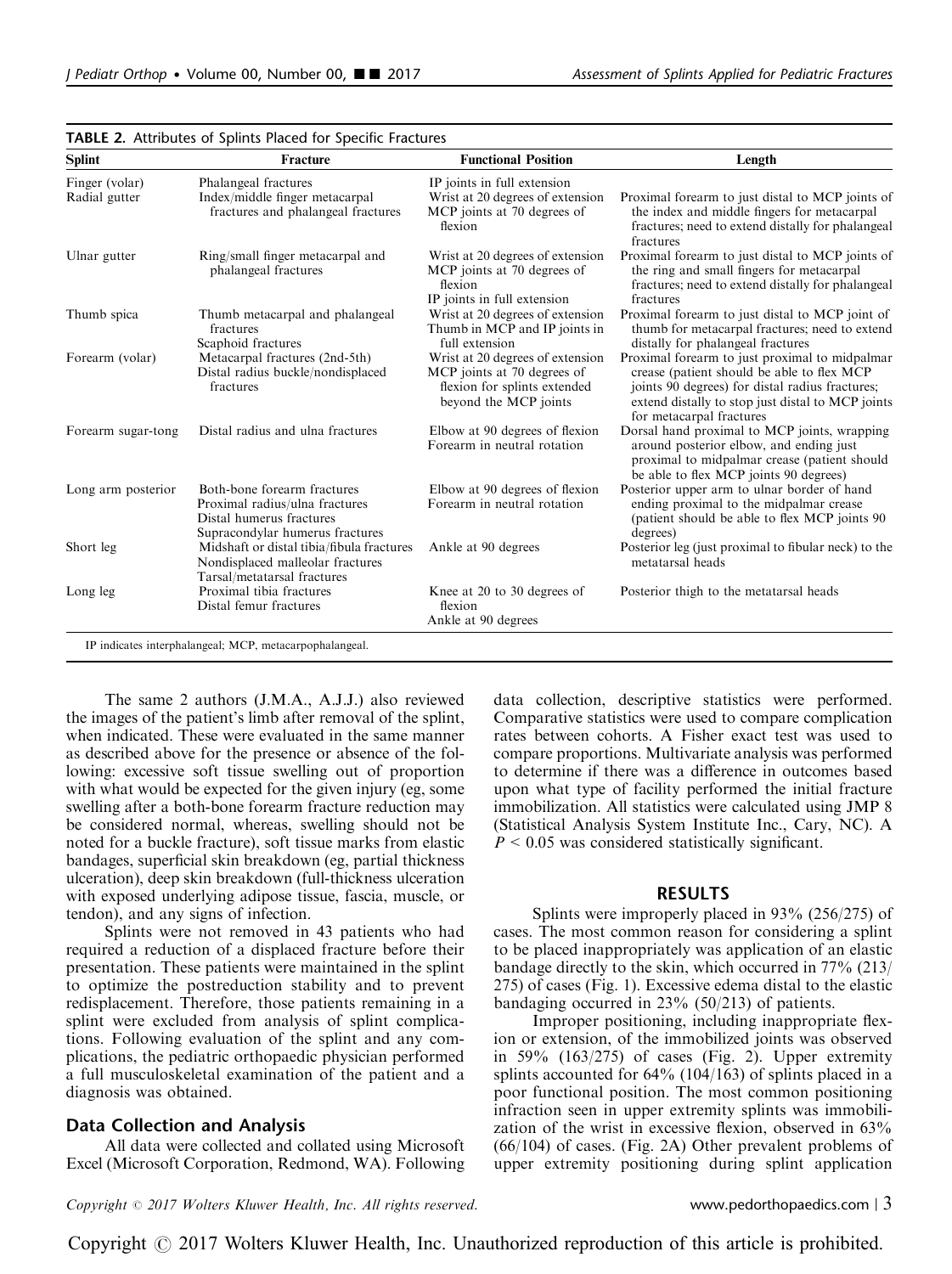<span id="page-3-0"></span>



FIGURE 1. A, B, An example of a splint with elastic bandage applied directly to the skin. A, 1-year-old female with a left lateral condyle fracture placed in a long arm posterior splint at a hospital emergency department by an emergency department attending physician. B, Following splint removal, note the circumferential lines present due to the elastic bandage being applied directly to the skin. Also visible is a longitudinal pressure point secondary to the edge of the splint material. Lastly, there is increased erythema in the elbow flexion crease secondary to the elastic bandage "rolling up" on itself.



FIGURE 2. A–C, Examples of splints placed that are not in functional positions. A, A volar forearm splint incorrectly immobilizing the wrist in flexion, as opposed to the functional position of 20 degrees of wrist extension, in a 14-year-old female with a distal radius Salter-Harris II fracture. The splint was applied in an urgent care center by a medical assistant. B, A long arm splint where the elbow is immobilized in excessive extension in this 8-year-old girl with a supracondylar fracture. Note the elastic bandage applied directly to the skin proximally. This splint was applied in a hospital emergency department by an emergency department resident. C, A long leg splint immobilizing the knee in excessive extension (< 20 to 30 degrees) and the ankle in excessive plantar flexion (< 90 degrees) in a 3-year-old female with a proximal tibia fracture. This was placed in a hospital emergency department by an emergency department resident.

4 | www.pedorthopaedics.com Copyright  $\odot$  2017 Wolters Kluwer Health, Inc. All rights reserved.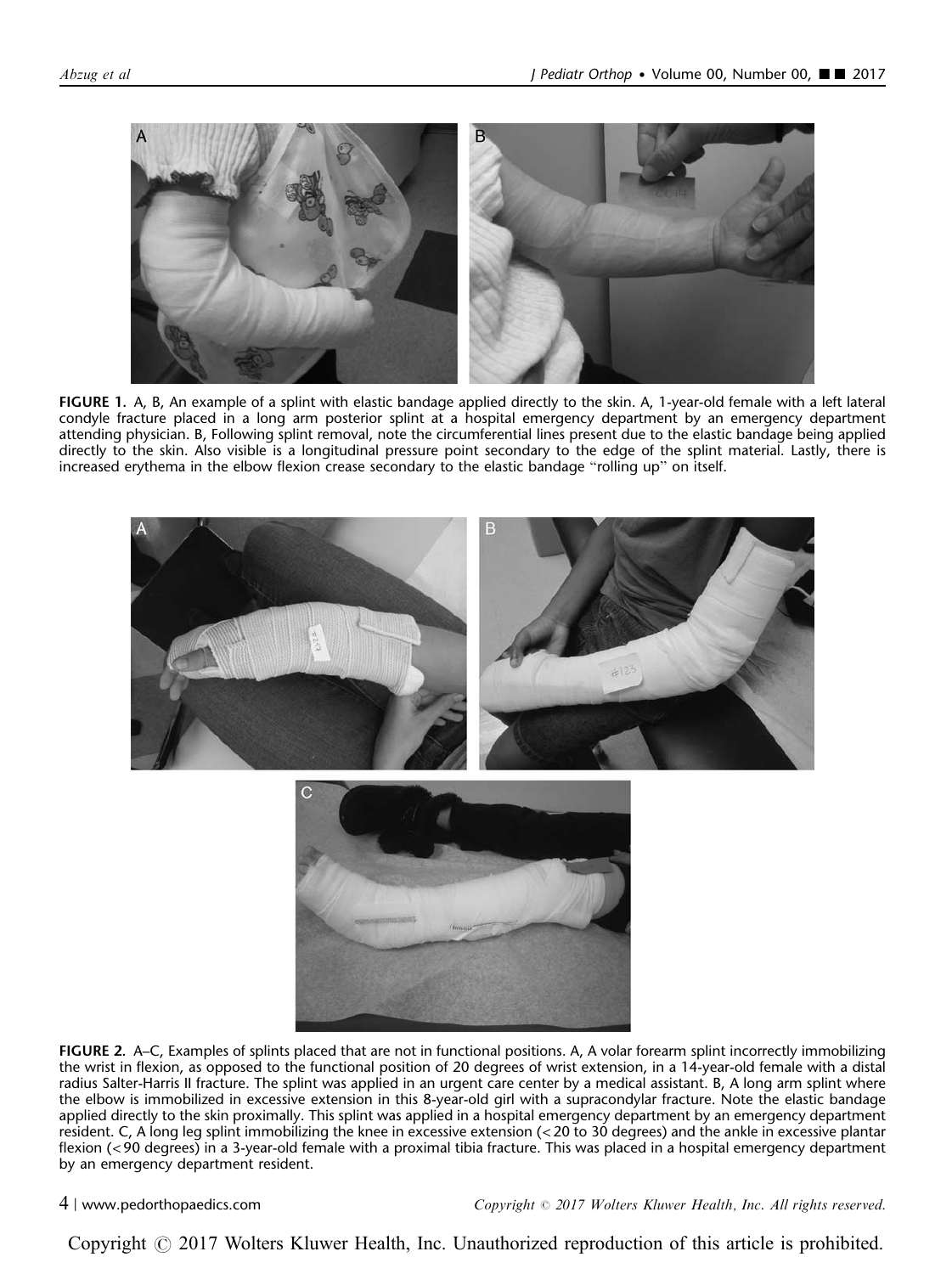

FIGURE 3. A, B, Examples of splints placed that are suboptimal regarding length. A, A volar slab splint applied to treat a left distal radius Salter-Harris II fracture in a 13-year-old male that is too long distally, preventing metacarpophalangeal (MCP) joint movement. In addition, the splint places the wrist in flexion and the MCP joints in extension, thus neither are in a position of function. This splint was applied in a hospital emergency department by a physician assistant. B, A posterior short leg splint placed for a lateral malleolus fracture in an 11-year-old female. The splint does not extend far enough proximally. In addition, note the lack of underpadding and that the elastic bandage has been applied directly to the skin. This splint was applied in an urgent care center by a medical assistant.

were excessive extension of the elbow [\(Fig. 2B\)](#page-3-0), which accounted for 18% (19/104) of cases, as well as excessive extension of the MCP joints in 18% (19/104) of cases. The vast majority of lower extremity splints applied in an inappropriate functional position exhibited excessive plantar flexion of the ankle [\(Fig. 2C](#page-3-0)). In total, 95% (56/59) of improperly positioned lower extremity splints immobilized the ankle in excessive plantar flexion, whereas 5% (3/59) did not properly flex the knee to 20 to 30 degrees.

Inappropriate splint length was present in 52% (143/275) of cases. (Fig. 3) Upper extremity splints accounted for 82% (117/143) of all poorly sized splints. The most prevalent upper extremity length disparity was excessive distal length, seen in 79% (93/117) of cases. (Fig. 3A) The majority of length errors observed in upper extremity splints involved unnecessary immobilization of the MCP joints followed by unnecessary immobilization of the interphalangeal joints. Although the majority of improperly sized upper extremity splints were excessively long, 13% (15/117) were too short to immobilize the joint distal to the fracture, and  $8\%$  (9/117) were too short to immobilize the joint proximal to the fracture. In total, 77% (20/26) of improperly sized lower extremity splints were excessively short in length. The most frequent length discrepancy observed in lower extremity splints was insufficient proximal extension, which accounted for 65% (17/26) of poorly sized lower extremity splints. (Fig. 3B)

Skin and soft tissue complications associated with splint application were observed in 40% (92/232) of patients. Furthermore, 12% (28/232) of patients demonstrated  $\geq$  2 complications. The most common iatrogenic splint-related complication was excessive edema, which was present in 28% (66/232) of patients. It was noted that the swelling was most commonly located in the distal extent of the extremity secondary to a tight elastic bandage directly compressing the skin and soft tissues just

proximal to the area of swelling. Pressure points as a result of splint application were observed on the skin in 19% (44/232) of patients [\(Fig. 4](#page-5-0)), whereas pressure points overlying bony prominences were only seen in 2% (5/232) of cases [\(Fig. 5](#page-5-0)). Direct injury to the skin and soft tissue, including abrasions, blisters, and ulcerations caused by the splint or elastic bandage, was seen in  $6\%$  (14/232) of patients presenting in a splint ([Fig. 6\)](#page-6-0). Fortunately, none of these wounds required intervention other than local wound care.

The average time in the splint before the initial orthopaedic evaluation was 6 days (range, 1 to 42 d). In the group of patients who had skin complications, the average time to the initial orthopaedic evaluation was 6 days (range, 1 to 37 d), compared with an average of 7 days (range, 2 to 42 d) in the group who did not have skin complications ( $P = 0.39$ ).

In total, 67% of patients (183/275) presented to an emergency department in a hospital setting at the time of the initial injury, and  $93\%$  (170/183) of splints applied in this setting were placed incorrectly. The second most common site of initial presentation was urgent care centers, where 32% (89/275) of patients had a splint placed. In total, 93% (83/89) of these splints were inappropriately applied. Three patients enrolled in the study were initially evaluated in a primary care setting, and all 3 splints were placed incorrectly.

Numerous types of health care professionals were involved in applying splints, including attending physicians and residents in orthopaedics and in the emergency department, physician assistants, nurse practitioners, and other professionals such as nurses, medical assistants, cast technicians, and athletic trainers. [Table 3](#page-6-0) summarizes the distribution of splint adequacy by type of health care provider. Splints were nearly universally applied incorrectly. Examples of correctly applied splints are shown in [Figure 7.](#page-7-0)

#### $Copyright © 2017 Wolters Kluwer Health, Inc. All rights reserved.$  www.pedorthopaedics.com  $\vert 5 \rangle$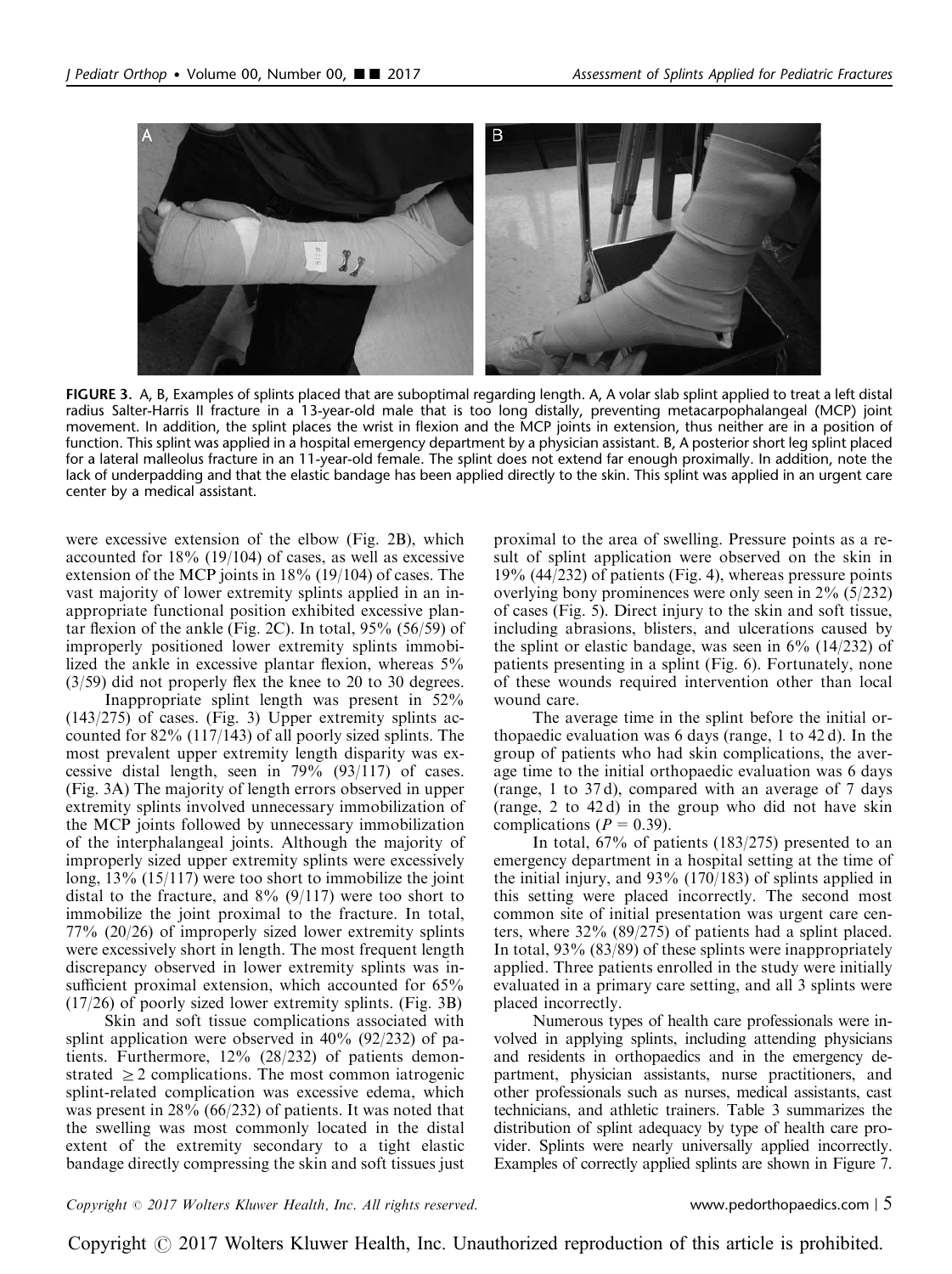<span id="page-5-0"></span>

FIGURE 4. A, B, An example of a skin wound occurring secondary to pressure from the splint. A, A short arm volar slab splint applied on a 15-year-old boy for the treatment of a first metacarpal base fracture. This splint was applied in an urgent care center by a medical assistant. B, Following removal of the splint, linear pressure points secondary to the splint material are present on the ulnar aspect of the wrist, far away from the injury location.

#### **DISCUSSION**

Splinting is a simple and effective means of immobilization for patients with extremity fractures. Many types of health care workers including physicians, residents, nurse practitioners, physician assistants, medical assistants, and cast technicians provide the initial management of pediatric trauma, and may be required to apply splints. A well-placed and positioned splint is essential for immobilization of the fracture site to prevent movement of the injured bones, thus causing pain or leading to an increase in swelling. However, inappropriately applied splints can be associated with several adverse effects such as malunion or nonunion, excessive edema, stiffness, painful pressure points, and damaging skin breakdown. Although the principles and techniques of splint application are well established, many splints are placed by providers who may not have had extensive training in their proper application. As such, many splints applied are functionally inadequate or inappropriately positioned, and may lead to a preventable iatrogenic injury.

This study has inherent recall bias by relying on patients and their family members to recall where the splint was applied and who applied it. In retrospect, it would have been ideal to directly question patients and their family as to whether or not the splint had been removed or tampered with following the initial placement; however, that information may not have been truly reliable. Without inclusion of this information, the significance of improper splinting technique may be overreported. Another limitation is that the patients were seen at a variety of emergency rooms and urgent care facilities. Although it is unknown what each of these facilities annual pediatric census is, the authors feel that this is an accurate reflection of how the fracture immobilization is performed in the community, where subspecialty pediatric emergency medicine staff or orthopaedic surgeons may not be readily available. Patients often came to clinic without injury radiographs, and there were no instances of patients who had radiographs of the injury after splint application. As such, it is impossible to quantify whether the fracture motion occurred between the injury and splint application, or after splint application and the time of presentation in the clinic. Furthermore, many of the errors in splint application are not pediatric-specific errors, and we have not included controversial areas (ie, short vs. long arm immobilization for distal one third both-bone forearm fractures) as inappropriate. Rather, most of the errors pertained to basic fundamental principles of splint application (eg, avoidance of equinus at the ankle or flexion at the wrist), which should be understood for proper splinting technique regardless of patient age. This study did not distinguish between plaster



FIGURE 5. Heel wound present on an infant who sustained a tibia fracture. This splint was applied in a hospital emergency department by an individual that was either a nurse or medical assistant. Although there may be no good way to prevent this skin complication in a removable splint, the authors use this case as an example to present to urgent care and emergency room providers on the importance of timely follow-up so the patient can be transitioned to definitive long leg casting.

6 | www.pedorthopaedics.com  $Copyright \odot 2017 \; Wolters \; Kluwer \; Health, Inc. \; All \; rights \; reserved.$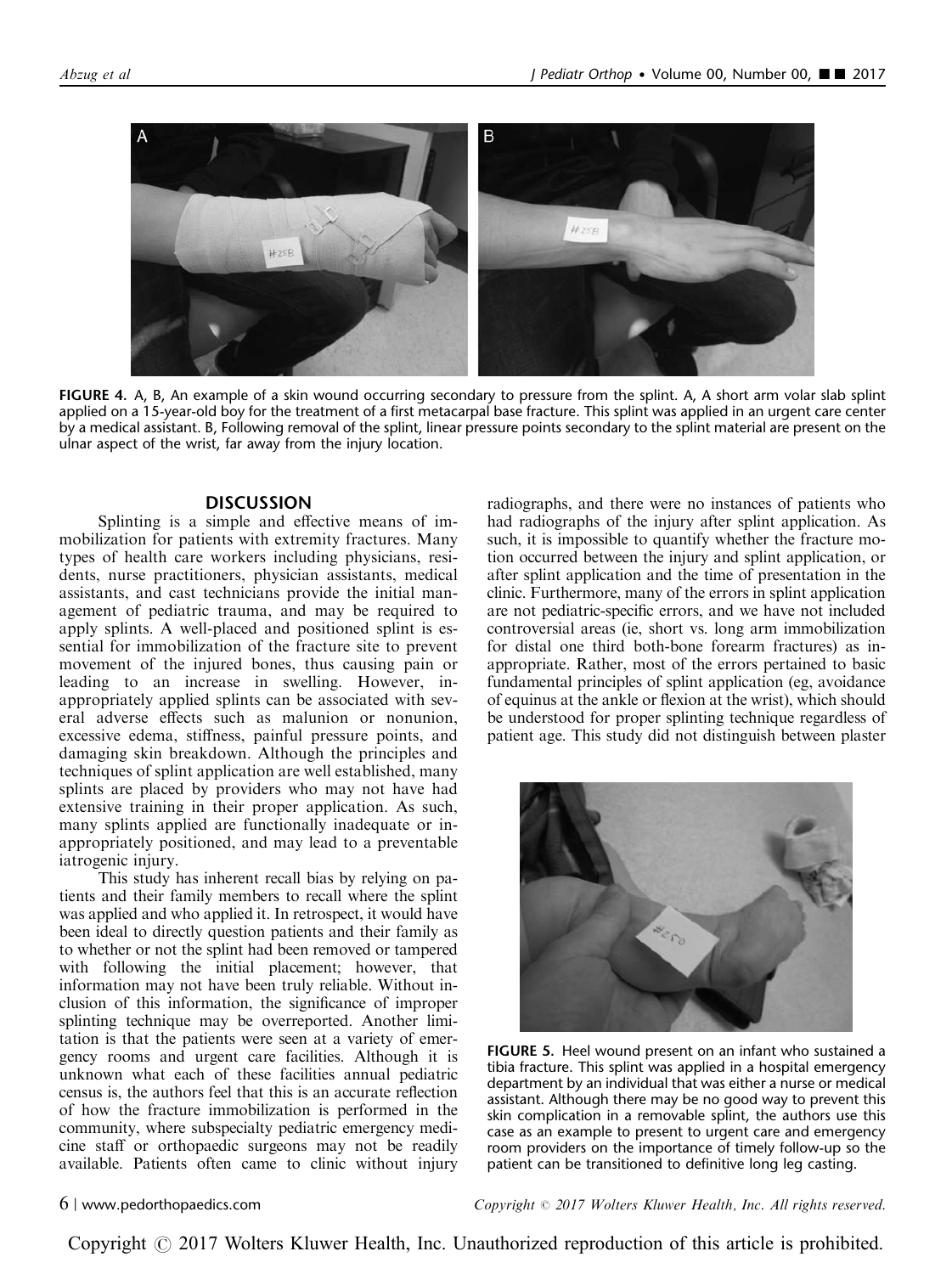<span id="page-6-0"></span>

FIGURE 6. A, B, Skin and soft tissue injuries caused by inappropriate splint application. A, A short arm volar slab splint placed on an 8-year-old boy for the treatment of a left ring finger proximal phalangeal fracture. This splint was applied in a hospital emergency department by an individual that was either a nurse or medical assistant. B, Following removal of the splint, an ulceration is noted where the splint terminated at the base of the first metacarpal, far away from the site of injury.

and fiberglass, or between prefabricated and nonprefabricated splints. Furthermore, range of motion was not assessed as a part of this study. These can be addressed separately in future studies, as the main emphasis of the present study was to assess the basic splinting technique that is used when the child is initially seen. Future plans will include the evaluation of an outreach program to educate urgent care center and emergency department personnel to determine if such a program could enhance the quality of fracture immobilization.

The majority of splint-related iatrogenic injuries involve inappropriate splint placement resulting in excessive local mechanical stress to the skin and soft tissues. Skin abrasions and ulcerations are typically associated with an underpadded or unpadded area leading to constant pressure over a bony prominence or region of soft tissue prominence. Prolonged mechanical stress to these regions can become problematic and may eventually lead to degeneration of the underlying soft tissue.<sup>[13](#page-8-0)</sup> Adequate padding is critical to prevent iatrogenic injuries resulting from splint placement. Padding should be wrapped circumferentially around the extremity, with 1 layer

| <b>Health Care Practitioner</b>                                                      | <b>Splints</b><br><b>Applied</b><br>[N(%)] | Incorrectly<br><b>Placed Splints</b><br>[N(%)] |
|--------------------------------------------------------------------------------------|--------------------------------------------|------------------------------------------------|
| Emergency department attending                                                       | 80 (29)                                    | 74 (93)                                        |
| Emergency department resident                                                        | 9(3)                                       | 9(100)                                         |
| Physician assistant                                                                  | 18(7)                                      | 17(93)                                         |
| Nurse practitioner                                                                   | 7(3)                                       | 7(100)                                         |
| Other including nurse, medical assistant,<br>cast technician, athletic trainer, etc. | 120 (44)                                   | 109 (91)                                       |

overlapping the previous layer by 50%. Two to 3 layers of padding should be added while not being overly constrictive. Additional padding should be positioned at each end of the splint and over areas of bony prominences. The ulnar styloid, heel, olecranon, and medial and lateral malleoli are specific regions at increased risk of excessive pressure.<sup>[3](#page-8-0)</sup>

Although the basic principles and techniques of splinting are easily learned, several reported cases of injury due to incorrectly applied splints exist in the literature.[11,13](#page-8-0) In a retrospective review of 196 patients, Lee and colleagues reported that splint-induced skin ulcers were the second most common iatrogenic skin and soft tissue injury in all ages, accounting for 28% of cases. Furthermore, in their series, 63% of splint-induced ulcers required a surgical procedure such as skin grafting or flap surgery.<sup>[11](#page-8-0)</sup>

Elastic bandages are commonly utilized to wrap splints. Although wrapping is a simple process, it can be difficult to accurately gauge the magnitude of pressure being applied. Furthermore, elastic bandages should never be applied to exposed skin, as the excessive pressure can lead to skin irritation, edema, and possible ischemia. Lee et al<sup>[11](#page-8-0)</sup> reported  $\sim 6\%$  of iatrogenic skin and soft tissue injuries in children and adults were related to inappropriate elastic bandage application. Splints placed in neonates and infants are especially worrisome, as these patients cannot adequately express feelings of pain or discomfort.

Immobilization of the fracture is one of the primary goals of splint application. One of the general principles of application of a splint is application of the splint beyond the level of the joints above and below a fracture (ie, the joint proximal and distal to the fracture) without

 $Copyright © 2017 Wolters Kluwer Health, Inc. All rights reserved.$  www.pedorthopaedics.com | 7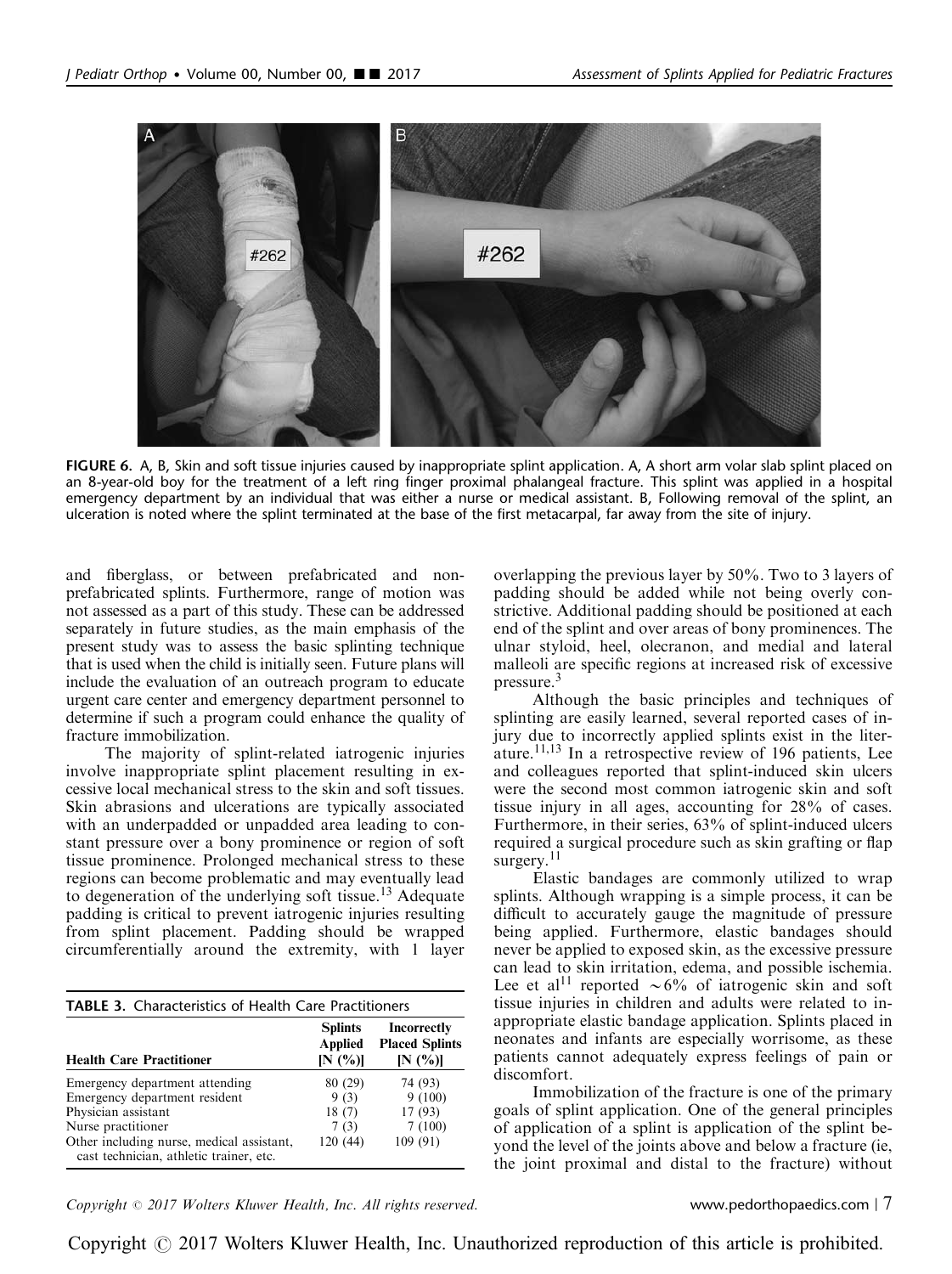<span id="page-7-0"></span>

FIGURE 7. A–D, Examples of well-applied splints. Coronal and sagittal views of a volar resting wrist splint is demonstrated (A, B). Note the appropriate position of function of the wrist, length of the splint to leave the metacarpophalangeal joints free, and the amount of padding present. Similar views of a short leg splint that demonstrate the appropriate position of function and length are shown (C, D).

compromising motion of unaffected areas. Although there is currently no evidence demonstrating harm due to overextension of a splint, it is believed that splinting to an appropriate length is optimal for patients to prevent unnecessary stiffness as well as to encourage movement of adjacent joints in hopes of reducing swelling. In contrast, splints that do not span the appropriate length of the extremity insufficiently immobilize the extremity and may lead to increased pain or motion about the fracture site.

Another general principle of splint application is that splints should be applied in a functional position to minimize stiffness and loss of function once the splint is removed. Positions of function differ based on the type of splint applied and the joints being immobilized. For example, volar wrist splints should place the wrist in 20 degrees of extension, while splints that immobilize the hand should place the MCP joints in 70 to 90 degrees of flexion and the interphalangeal joints in full extension. Forearm sugar-tong splints should immobilize the elbow at 90 degrees of flexion while maintaining a neutral forearm alignment. Short leg splints should maintain the ankle at 90 degrees and should not allow for excess

8 | www.pedorthopaedics.com Copyright © 2017 Wolters Kluwer Health, Inc. All rights reserved.